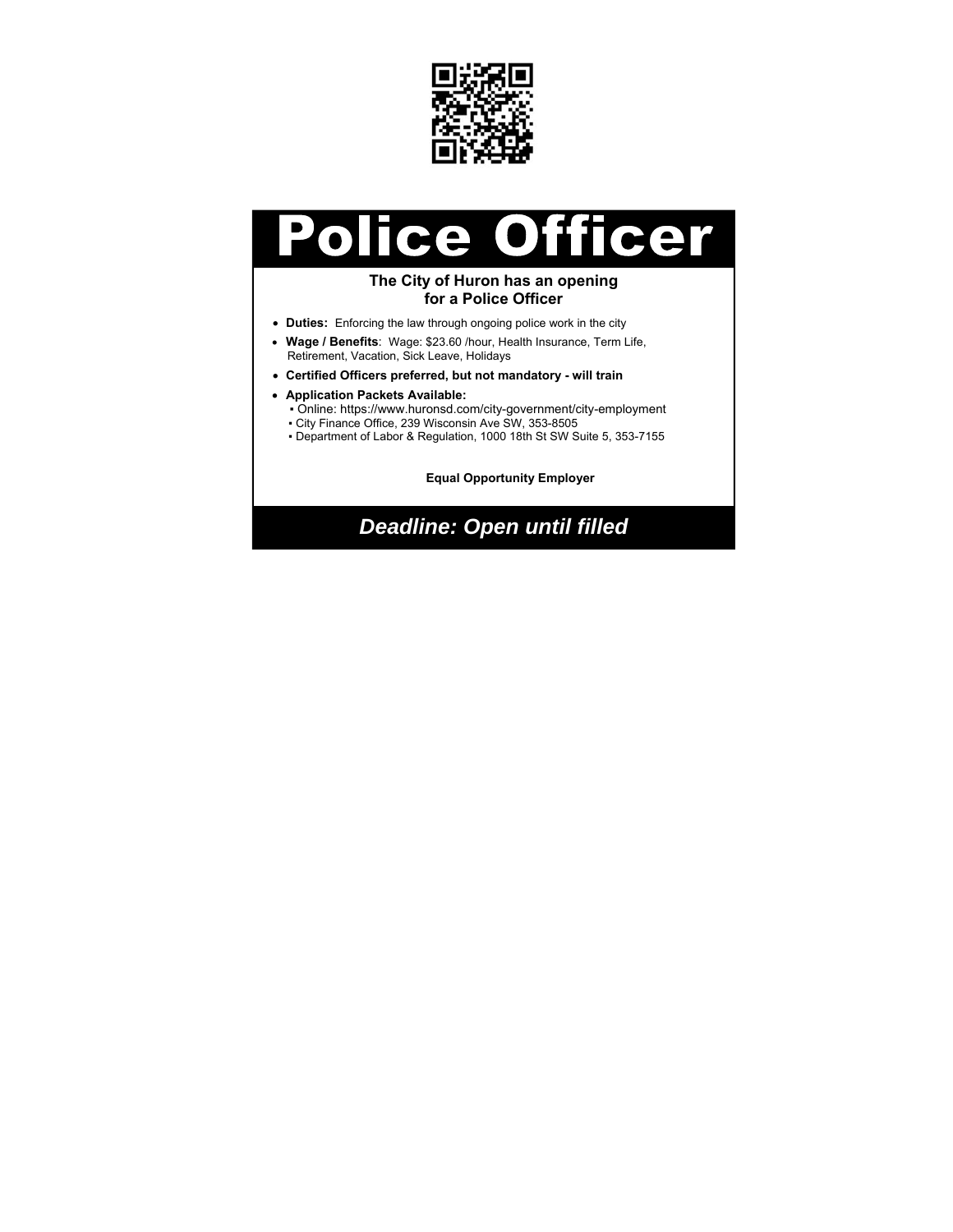# **City of Huron Job Description**

| <b>JOB TITLE:</b>      | Police Officer   |
|------------------------|------------------|
| <b>DEPARTMENT:</b>     | Police           |
| <b>ACCOUNTABLE TO:</b> | Captain/Sergeant |

**PRIMARY OBJECTIVE OF POSITION:** Under the general, and occasional, direct supervision of the Patrol Sergeant, or Captain, is responsible for protecting the law-abiding citizen and enforcing the law through ongoing police work in the City. Work varies, exercising judgment within well established procedures and standards.

**ESSENTIAL JOB FUNCTIONS:** - Must be able to perform those duties normally associated with law enforcement work. Included are abilities to investigate, interrogate, evaluate, and document evidence in accidents, crimes, and other incidents within the police department operations. The physical requirements include sitting, walking, stooping, bending, running short distances, restraining, talking and hearing with clarity , viewing, climbing, crawling, ability to handle stress, and may be required to lift up to 75 lbs (greater with assistance). In the event of an emergency, must be able to lift up to own body weight. May be exposed to dangerous life threatening situations, hazardous materials and infectious disease. Must possess a South Dakota Law Enforcement Certificate, or have the ability to obtain a Certificate within one (1) year of employment; and a valid South Dakota Operator's License.

# **MAJOR AREAS OF ACCOUNTABILITY AND PERFORMANCE:**

- Performs the duties of a Police Officer; responds to dispatches and appears at the scene of disorder or crime, patrols assigned area, on foot or by car, inspects public establishments requiring licenses, and responds to domestic calls; responsible to perform the law enforcement activities of maintaining law and order, the protection of life and property, the regulation of traffic, reporting any hazards or dangers, the apprehension, arrest, and detection of law violators; directs and reroutes traffic around fires, accidents, or any other disruption of normal activity; carries out orders and enforces directions from the State and Federal Court Systems; shall meet the physical and professional requirements and certifications of a police officer as established by the South Dakota Law Enforcement Standards; may work nights, odd shifts, and during emergencies; performs other duties as may be assigned.
- May serve as the Code Enforcement Officer by assignment, assists departments with the abatement of nuisance violations, responds to alleged violations, performs inspections, conduct interviews, document and photograph evidence, and contact responsible parties; issues notices, tickets, and enforces ordinances and court directives; appears as a witness for hearings or court trials; distributes educational material to the public; and recommends changes to nuisance related policies, procedures, and ordinances.
- May serve as a School Resource Officer by assignment, works closely with the School Principals concerning school issues; provides classroom presentations; instructs D.A.R.E classes; addresses Civic Organizations on the duties and responsibilities of the job; counsels students on school behavior and law issues and compliance; and attends school functions.